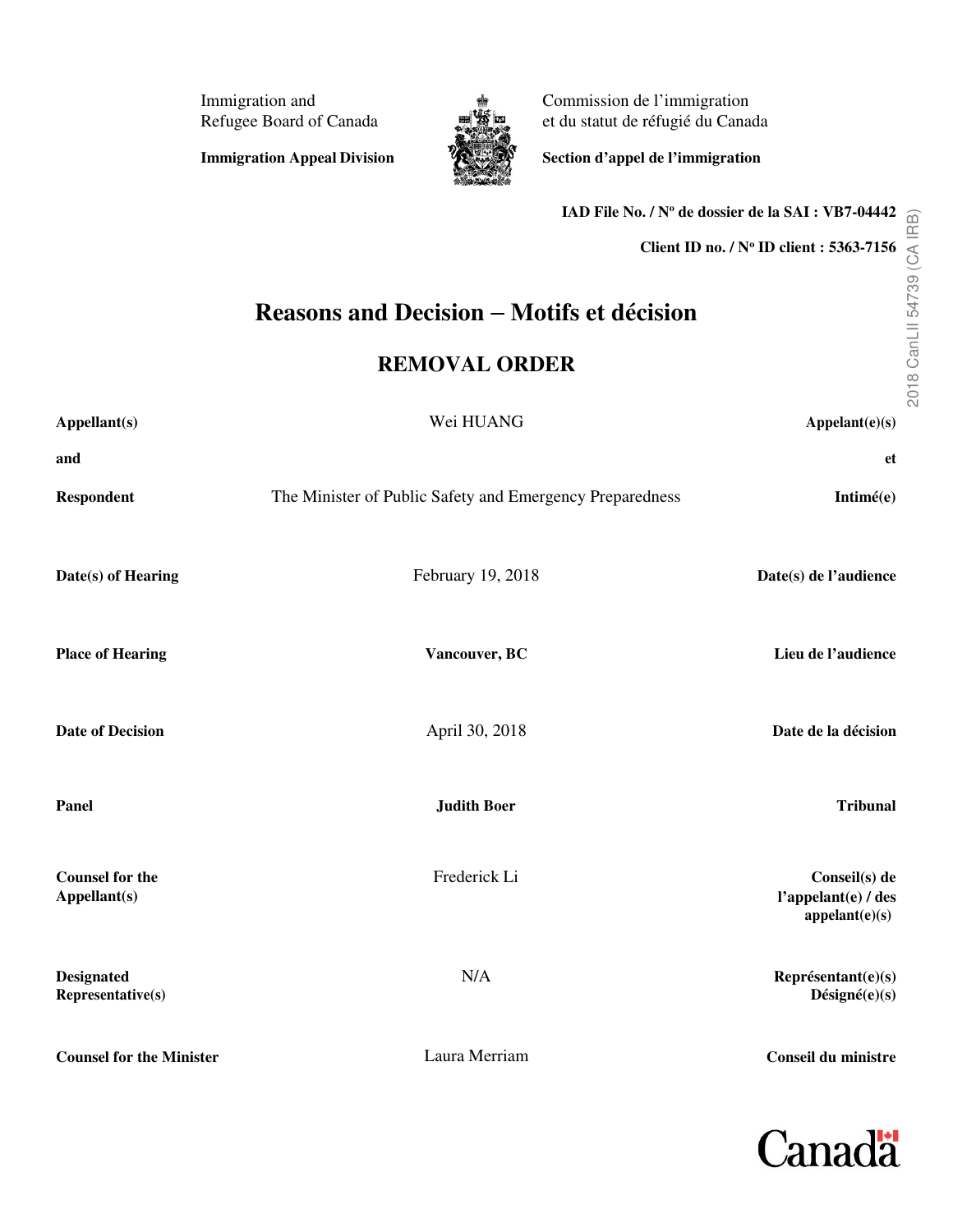# **REASONS FOR DECISION**

[1] These are the reasons and decisions of the Immigration Appeal Division (the "IAD") in the appeal of Wei HUANG (the "appellant") from an exclusion order issued against him on August 11, 2017. The appellant was found to be inadmissible under paragraph  $40(1)(a)$  of the *Immigration and Refugee Protection Act* (the "*Act*")<sup>1</sup> for misrepresentation.

### **BACKGROUND**

[2] Mr. Huang is a 47-year-old citizen of China who became a permanent resident of Canada in October 2005. He was a dependent family member of his wife who was the principal applicant as an investor. The couple immigrated with their 5-year old son and had a daughter in Canada in November 2006.

[3] While his wife and two young children established themselves in Canada, the appellant did not and he did not meet his residency obligations as a permanent resident in Canada. Mr. Huang hired New Can Consultants Canada Ltd. ("New Can") to apply for the renewal of his permanent resident card ("PR card"). His application contained fraudulent information regarding his time spent in Canada. Mr. Huang came to the attention of Canadian immigration authorities when a copy of his PR card application was found during the execution of a search warrant for the criminal investigation of Mr. Xun ("Sunny") Wang, who operated New Can.<sup>2</sup>

[4] At the Immigration Division (the "ID") proceedings, Mr. Huang conceded that misrepresentations were made in the process of the renewal of his permanent resident card. However, he submitted that he was not a party or co-conspirator to the misrepresentation committed by Sunny Wang. The ID determined that Mr. Huang was ultimately responsible for the misrepresentations made on his behalf by Sunny Wang as per the broad interpretation of

<sup>1</sup>*Immigration and Refugee Protection Act*, S.C. 2001, c. 27.

<sup>&</sup>lt;sup>2</sup> Record, Subsection  $44(1)$  Report and Solemn Declaration of L. Wunderlich, pages 22-27.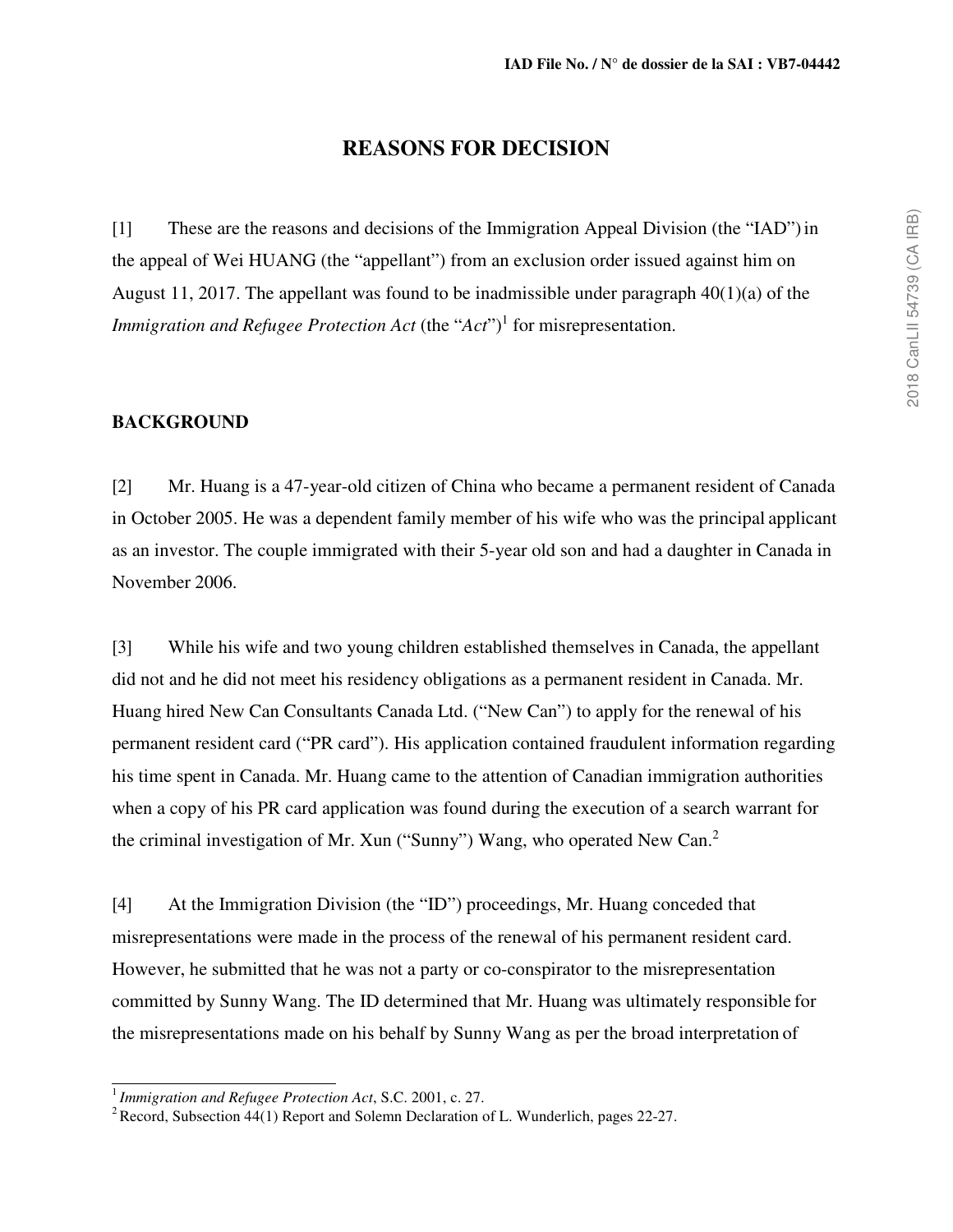misrepresentation.<sup>3</sup> Accordingly, Mr. Huang was issued an exclusion order pursuant to section 40(1)(a) of the *Act.* 

# **POST-HEARING DISCLOSURE**

[5] At the end of the hearing on February 19, 2018, I requested two items from the appellant to assist me in reaching a decision in his appeal. I requested documentary evidence of his travels (i.e. copy of his passport and itineraries) in order to assess whether his travel patterns had changed since January 2016. I also requested a copy of the police report for his stolen passport in order to determine whether his passport had truly been reported stolen in 2009. The appellant was able to provide a copy of his passport but not the police report. He did provide a copy of the *Privacy Act request for a copy of the police report.* 

[6] In addition to these two specific requests, the appellant took it upon himself to provide me with other post-hearing documentary evidence and further post-hearing submissions. As these were not requested, and came after the completion of the hearing and the appellant's testimony, I did not review these documents nor take them into consideration for this decision. The exemption to this was the documentary evidence that showed that some of the appellant's recent travels were family trips taken together with his wife and children. My concern at the completion of the hearing was with the time that the appellant spent away from his family and therefore proof that some of the travels were taken with his family are a relevant consideration.

[7] I accepted the following documents into evidence after completion of the oral hearing on February 19, 2018:

- Appellant's passport (25 September 2009 24 September 2019);
- Appellant's US Travel History summary;
- Exit-entry record from China, with translation;

<sup>3</sup>*Goudarzi v. Canada (Citizenship and Immigration)*, 2012 FC 425.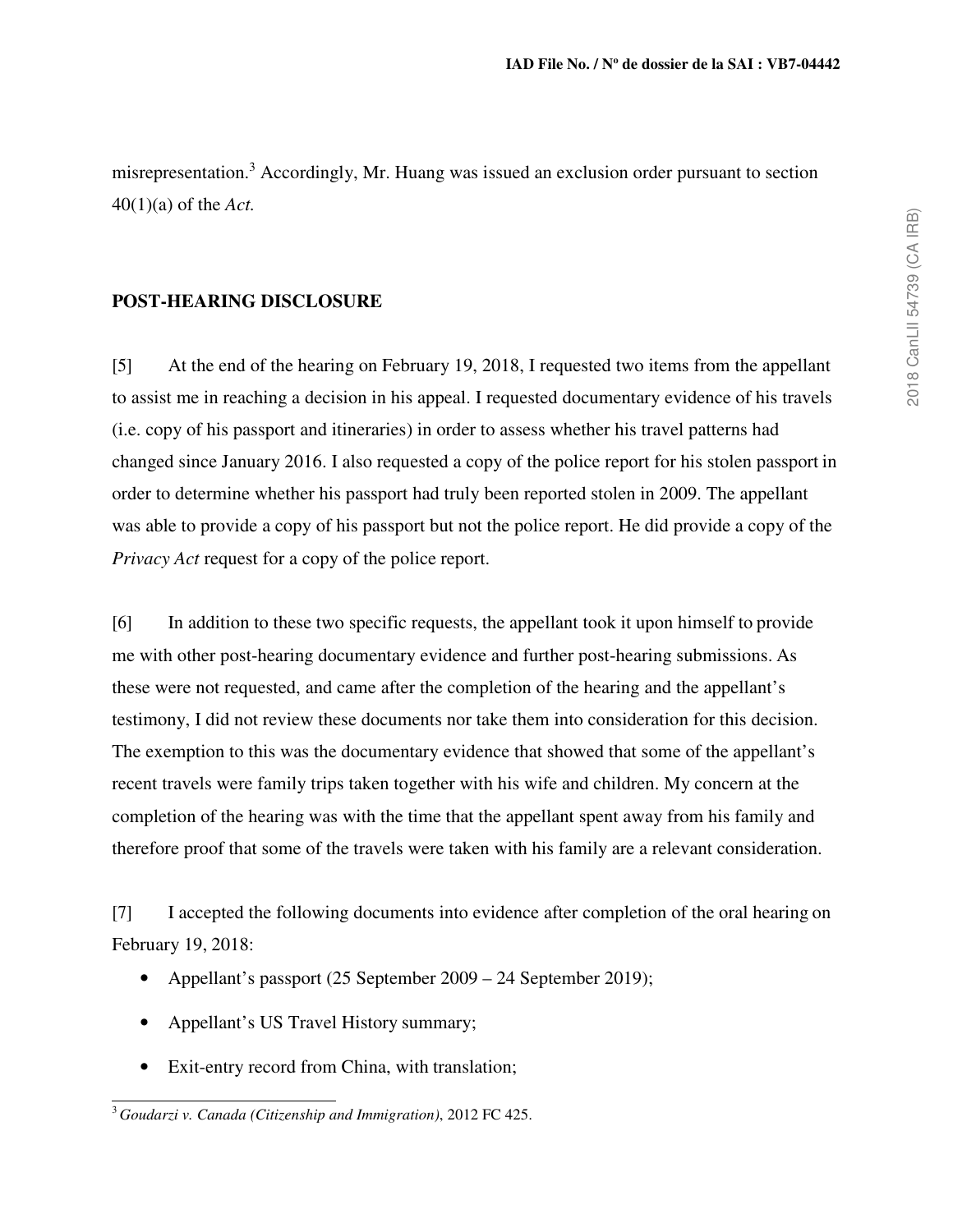- Travel summary provided by the appellant;
- Passport of appellant's spouse (19 June 2013 19 June 2018);
- Passport of appellant's spouse (13 March 2017 13 March 2027);
- Passport of appellant's son  $(21 \text{ June } 2013 21 \text{ June } 2018)$ ;
- Passport of appellant's daughter (16 September 2016 16 September 2021);
- Passport of appellant's daughter (21 February 2012 21 February 2017); and,
- *Privacy Act* request for the police report of 2009.

[8] The remainder of the documents submitted after February 19, 2018 were not considered for this appeal.

### **ISSUES**

[9] There are two issues before me. The first issue is whether the appellant committed misrepresentation. The second issue is whether the appeal may still be allowed, if the appellant did commit misrepresentation, pursuant to the IAD's discretionary jurisdiction to grant special relief. The appellant must establish that taking into account the best interests of a child directly affected by the decision, sufficient humanitarian and compassionate considerations warrant special relief in light of all the circumstances of the case.

### **DECISION**

[10] I find the exclusion order made on August 11, 2017 to be legally valid because the appellant did commit misrepresentation. However, based on all the evidence before me, I find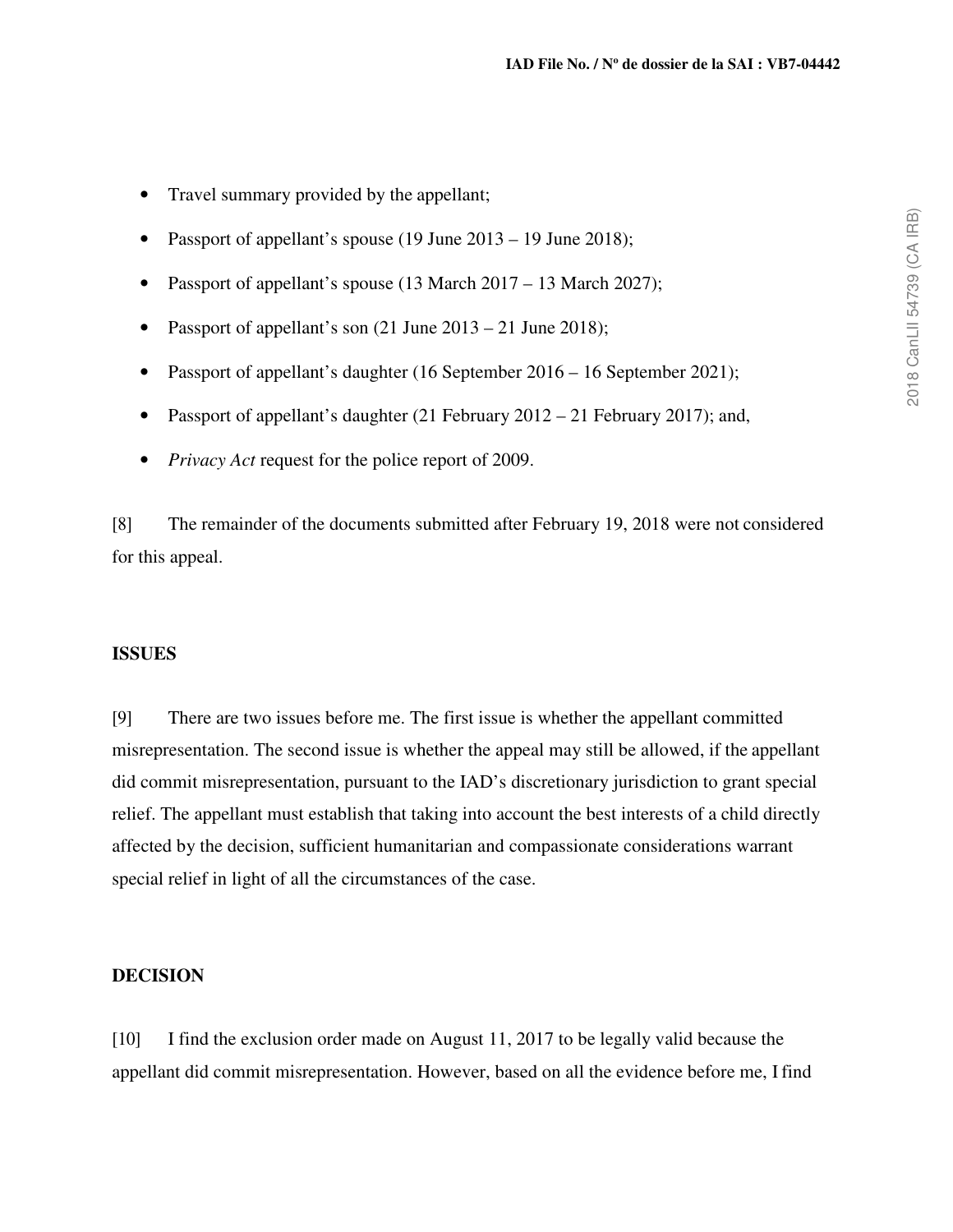there are sufficient humanitarian and compassionate considerations to warrant special relief in light of all the circumstances of the cases. The appeal is allowed for the following reasons.

# **ANALYSIS**

[11] The documentary evidence established that the appellant's declaration regarding his absences from Canada were incorrect. He was absent from Canada for a total of at least 1174 days not the 940 days that he declared on his application. This false information induced errors in the administration of the *Act*. The appellant admitted that his PR card application contained false information and I find that the determination that Mr. Huang is inadmissible for misrepresentation, pursuant to 40(1)(a) of the *Act*, is legally valid.

[12] The IAD may allow an appeal from a removal order if the appellant is successful in establishing a case for discretionary relief. The factors to be considered by the IAD when exercising its discretionary jurisdiction in the context of a misrepresentation, include the following:

- the seriousness of the misrepresentation and circumstances surrounding it;
- the degree of remorse demonstrated by the appellant;
- the length of time spent in Canada and the appellant's degree of establishment;
- the appellant's family in Canada and the impact to the family that removal would cause;
- the family and community support available to the appellant;
- the degree of hardship that would be caused to the appellant by his return to his country of nationality; and
- the best interests of any child directly affected by the decision.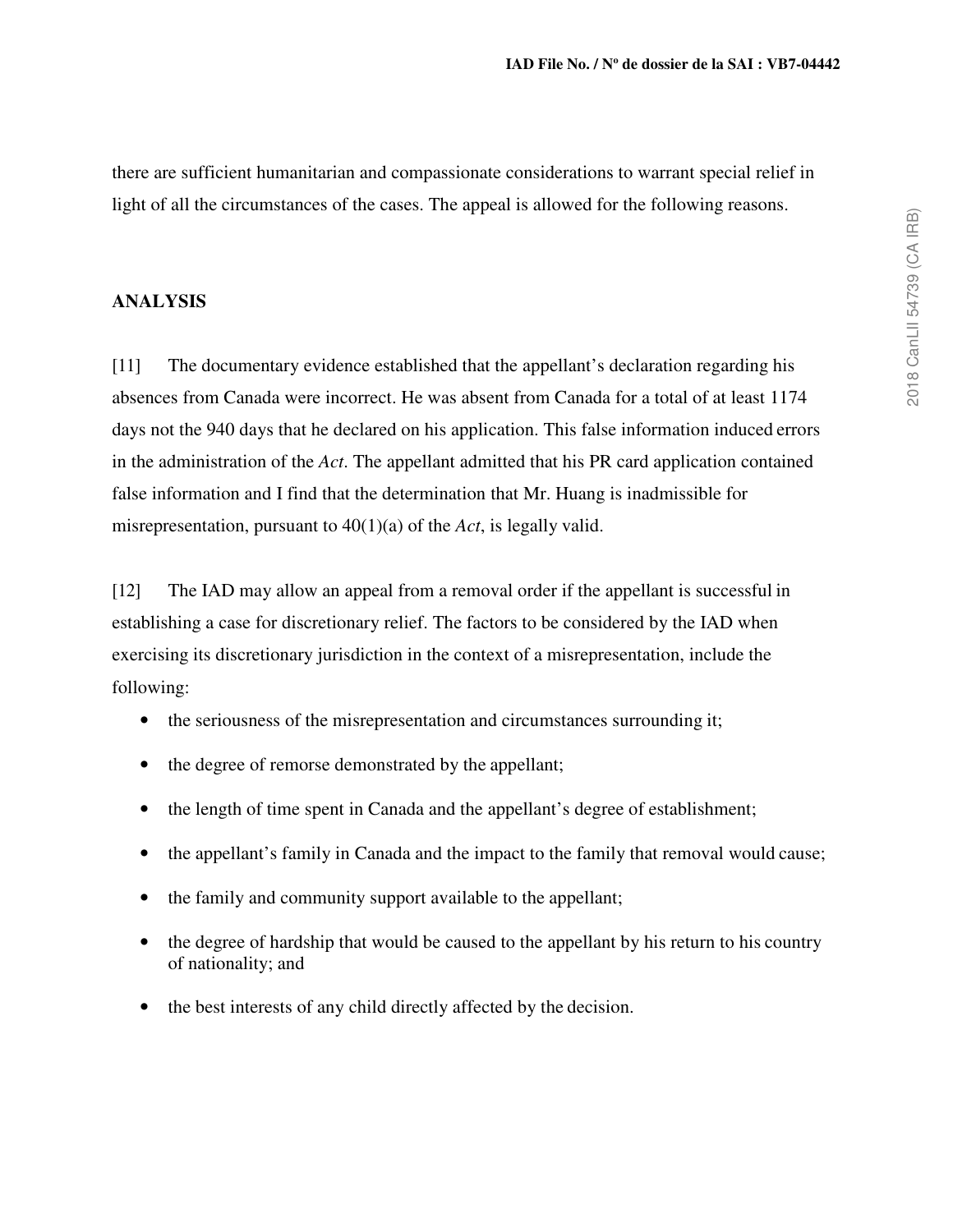[13] I may also consider any other special circumstances sufficient to warrant relief: the impact on family members (often spouse and child) in the home country, and the impact of the time limited five-year ban resulting from the exclusion order.

#### **The Misrepresentation**

[14] Mr. Huang testified that he had seen advertisements for Sunny Wang's business New Can on a Chinese TV channel in Canada. He believed New Can to be a reputable business based on the frequent television advertisements. Mr. Huang and his wife decide to contact New Can in 2009 as their PR cards, and their son's PR card, were going to expire the following year. They had an informal meeting and Mr. Huang and his wife felt comfortable with Sunny Wang and trusted him. They had another meeting in early 2010 and were instructed to bring their PR cards and passports. Mr. Huang's wife questioned Sunny Wang about her husband's residency obligation as he travelled to China frequently. They were told that as long as he had at least one year of presence in Canada it would be okay since this was going to be his first PR card renewal. They were charged \$1500 for the renewal of all three PR cards. Staff at New Can prepared the applications and submitted them on the appellant's behalf. In September 2010, Mr. Huang's wife and son received their new PR cards in the mail, and Mr. Huang was requested to pick his new PR card up in person. After a brief interview with the immigration officer, Mr. Huang received his new PR card which was valid until August 19,  $2015<sup>4</sup>$ 

[15] Mr. Huang's application indicated that he was absent from Canada for a total of 940 days. Based on his seized passports and Integrated Customs Enforcement System (ICES) Traveller History Report, a Canada Border Services Agency (CBSA) officer determined that Mr. Huang had actually been absent for at least 1174 days. In total, there were about 224 days of absence which were not declared on the application.<sup>5</sup> When a person is absent from Canada for more than three years (1095 days) then the card is not automatically renewed. By not declaring his absences from Canada accurately, Mr. Huang closed off an avenue of investigation for the

<sup>&</sup>lt;sup>4</sup> See also Record, translation of personal statement from Mr. Huang, pages 114-117.

<sup>&</sup>lt;sup>5</sup> Record, Transcript of Proceedings, IRB-ID, 11 August 2017, page 12.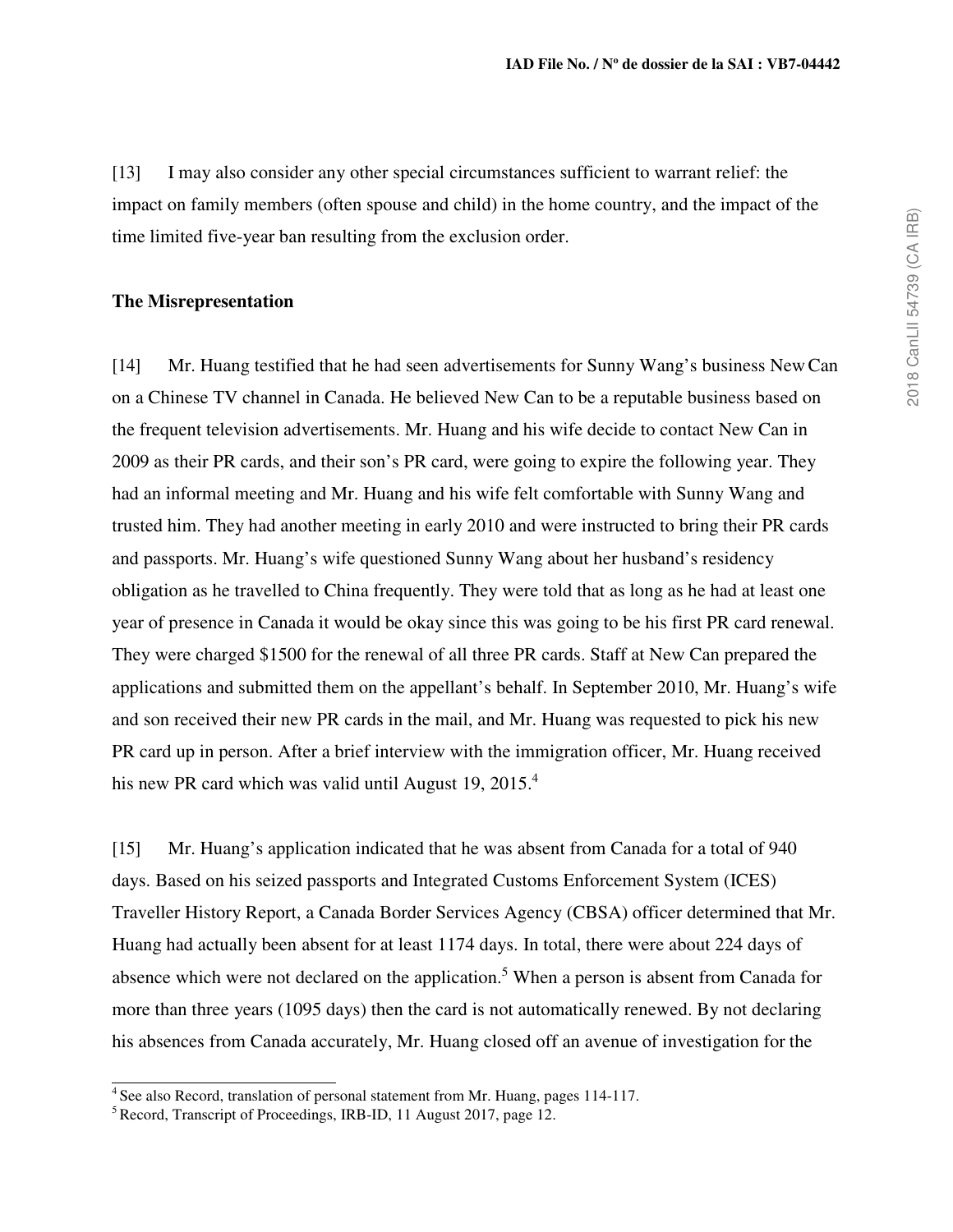immigration officer who assessed the application. The appellant's misrepresentation was very serious and this is a significant negative factor for this appeal.

#### **Remorse**

[16] Mr. Huang testified that he regrets not exercising more due diligence when he hired New Can and during the application process. He admitted that he did not fully understand all the residency requirements and that he simply put his trust in Sunny Wang. For the application, Mr. Huang provided his passport to New Can and he did not ask that the forms be translated to him or that they be reviewed with him. He signed where he was asked to sign and did not ask for explanations. Mr. Huang did not ask for a copy of his application and did not see or review his residency calculations.

[17] I do note that Mr. Huang was not charged an excessive fee for the renewal of his application, which is something that could have raised his suspicions. Mr. Huang did obtain a new passport in 2009, which, based on some of New Can's known schemes, raises suspicions. However, there is no evidence before me that Mr. Huang's passports were tampered with or that fraudulent passport information was submitted for his application. Mr. Huang testified that his passport was stolen in Canada and I do not draw an adverse conclusion from the fact that he obtained a new passport in 2009.

[18] I find that Mr. Huang testified as to his remorsefulness in a straightforward and genuine way. He explained that he had no cause to question New Can's professionalism at the time of his dealings with the company but that in hindsight he should have been more responsible with his application. While he does blame New Can to some extent, Mr. Huang does ultimately take responsibility for his actions. This is a positive factor.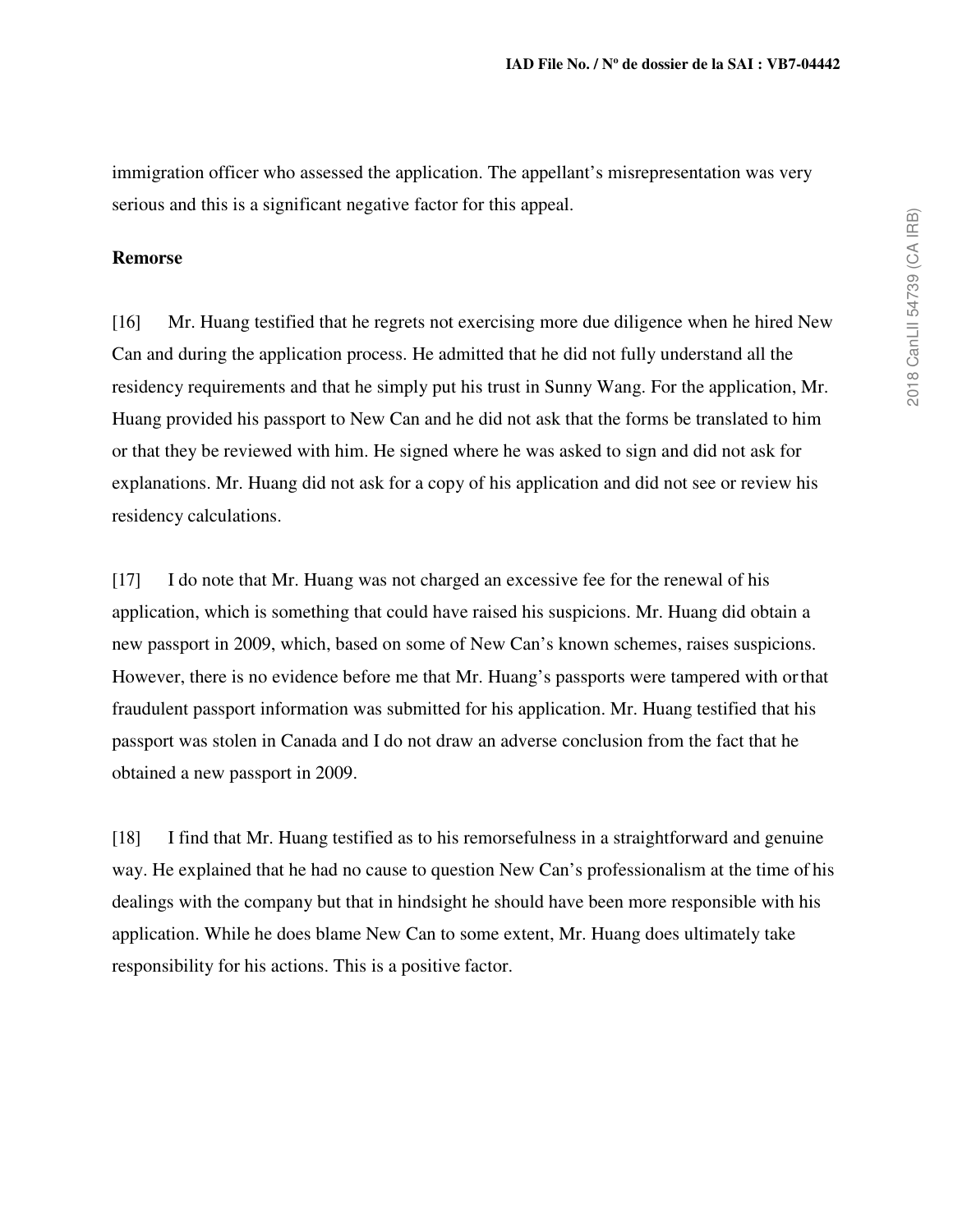### **Impact to the Family**

[19] Mr. Huang's spouse Grace Yu Lan Gu ("Grace") was the principal applicant for the family's immigration application to Canada. She is 46 years old and she became a Canadian citizen about five years ago.

[20] Grace has Ankylosing Sondylitis, which is a form of arthritis and which often affects her vision (uveitis). She also suffers from pain and insomnia. The condition affects Grace's ability to drive and perform day-to-day household tasks.

[21] Mr. Huang's son, Sky Tian Chen Huang ("Sky"), is now 18 years old. He was born in China and was 5 years old when he moved to Canada. He is now a Canadian citizen. In 2013, Sky started attending St. George's School and performed very well academically.<sup>6</sup> Unfortunately, later he started struggling with school and started to miss many classes.<sup>7</sup> His parents suspected that he suffered from depression and sought medical assistance.

[22] In January 2016, Sky was indeed diagnosed with major depressive disorder. Dr. Jack Young has assessed and treated Sky and states that Mr. Huang's presence and support for his family has been very significant and necessary for both his son and wife.<sup>8</sup> Currently, Sky does not attend school regularly due to his mental health concerns and it is unlikely that he will graduate in June.<sup>9</sup> Mr. Huang testified that his son is very withdrawn and that he is unwilling to leave the house. Because of his drastic moods, Mr. Huang and his wife ensure that he is not left alone. Mr. Huang candidly stated that the pressure of providing care and earning money for the family has been a heavy burden on him.

[23] For this appeal, Dr. Young provided two letters of support regarding Sky and Grace. Dr. Young states that Sky and Grace both benefit from Mr. Huang's presence in Canada. Mr. Huang

<sup>&</sup>lt;sup>6</sup> Record, St. George's School Report Card 2014-2015, pages 279-281.

<sup>7</sup>Record, St. George's School Report Card 2016-2017, pages 282-284.

<sup>&</sup>lt;sup>8</sup> Record, Letter from Dr. Jack Young, page 225.

<sup>&</sup>lt;sup>9</sup>A1, e-mail correspondence between Sky's parents and school administrators, pages 17-22.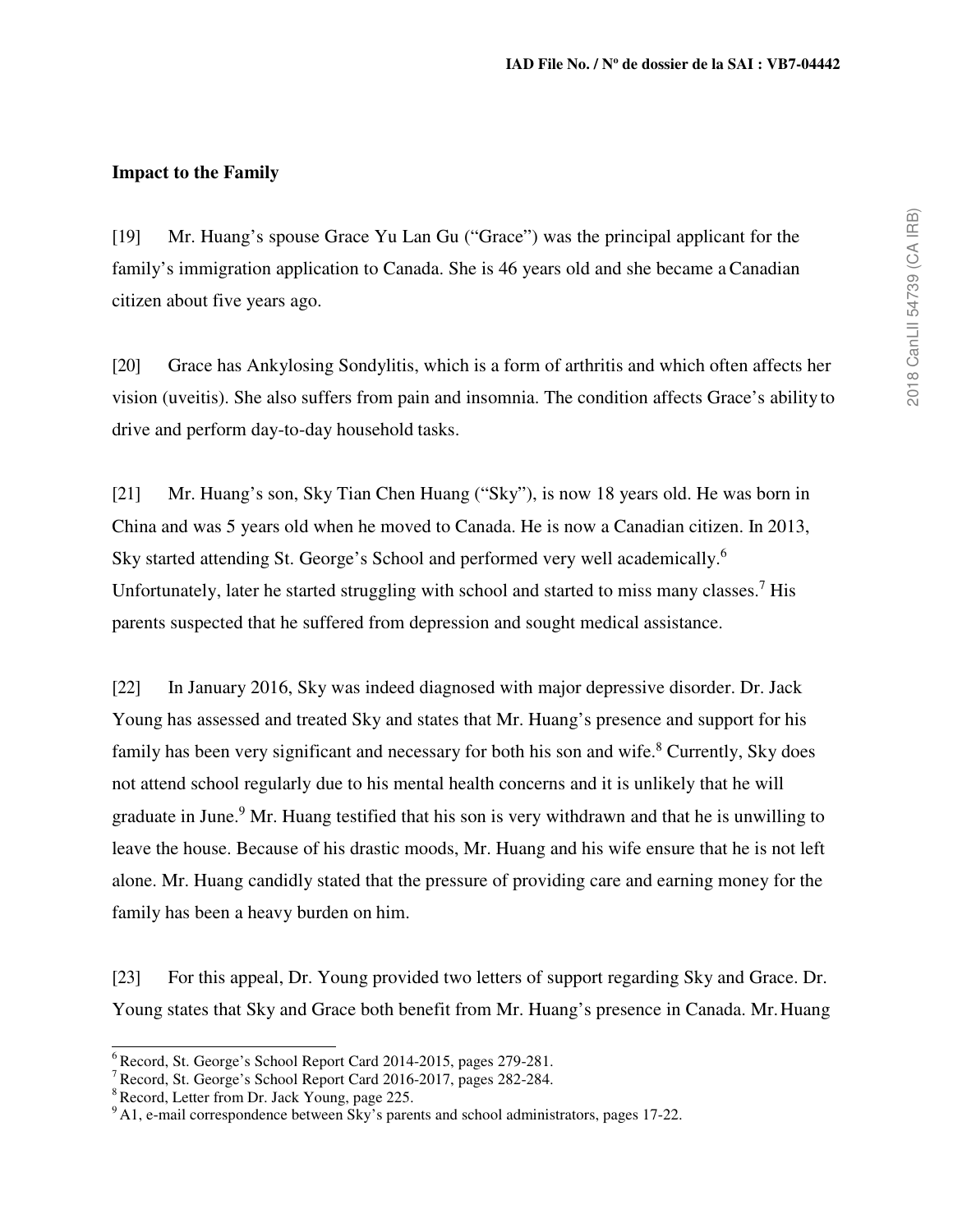is able to provide Grace with support and relief of parental duties, and he engages Sky in recreational activities. Dr. Young states that he is very concerned for the health of Sky and the family if Mr. Huang's permanent stay in Canada is declined. He also states that the uncertainty of Mr. Huang's immigration status has added stress to Grace which has, in turn, become an additional strain on Sky. Dr. Young believes that the mother's health and the father's uncertain immigration status have contributed to Sky's depression and his difficult recovery.<sup>10</sup> I give Dr. Young's opinion significant weight given the psychologist's expertise and profesional knowledge of Sky's mental health status.

[24] In their subsection 44(1) report, the CBSA officer raised the concern that it does not appear that Mr. Huang has made any changes to his travel patterns in order to spend more time in Canada with his son or wife.<sup>11</sup> This concern remained before me at the hearing.

[25] Mr. Huang testified that he has tried to remain in Canada as much as possible to assist his son and wife. On direct examination, Mr. Huang stated that he travelled to China about 3-5 times per year in recent years. In cross-examination, Mr. Huang estimated that he travelled to China about four times in 2017 and four to five times in 2016. At the hearing, counsel for the Minister of Public Safety and Emergency Preparedness provided an up-to-date ICES Traveller History report which shows that Mr. Huang made six international trips in  $2016$ ,<sup>12</sup> five international trips in 2017, and one in 2018.<sup>13</sup> Mr. Huang testified that he travels for work and that he also travels to China to spend time with his father who is not well. He testified that he has attempted to reduce the frequency of his travel abroad and that his stays abroad are shorter in length (about 2-4 weeks at a time) than before. He stated that he resides in Canada about 9 to 10 months out of the year.

<sup>&</sup>lt;sup>10</sup> Record, Letter from Dr. Jack Young, pages 287-288; A1, Letter from Dr. Jack Young, pages 1-2.

<sup>&</sup>lt;sup>11</sup> Record, subsection 44(1) report, page 24.

 $12$  The ICES Traveller History shows an entry on November 12, 2016 at Vancouver International Airport and an entry on November 13, 2016 at Pearson International Airport. Since the entries are one day apart, I treat this as one trip/entry.

 $^{13}$ R1, ICES Traveller History – Traveller Passage Report (January 1, 2010 to February 15, 2018).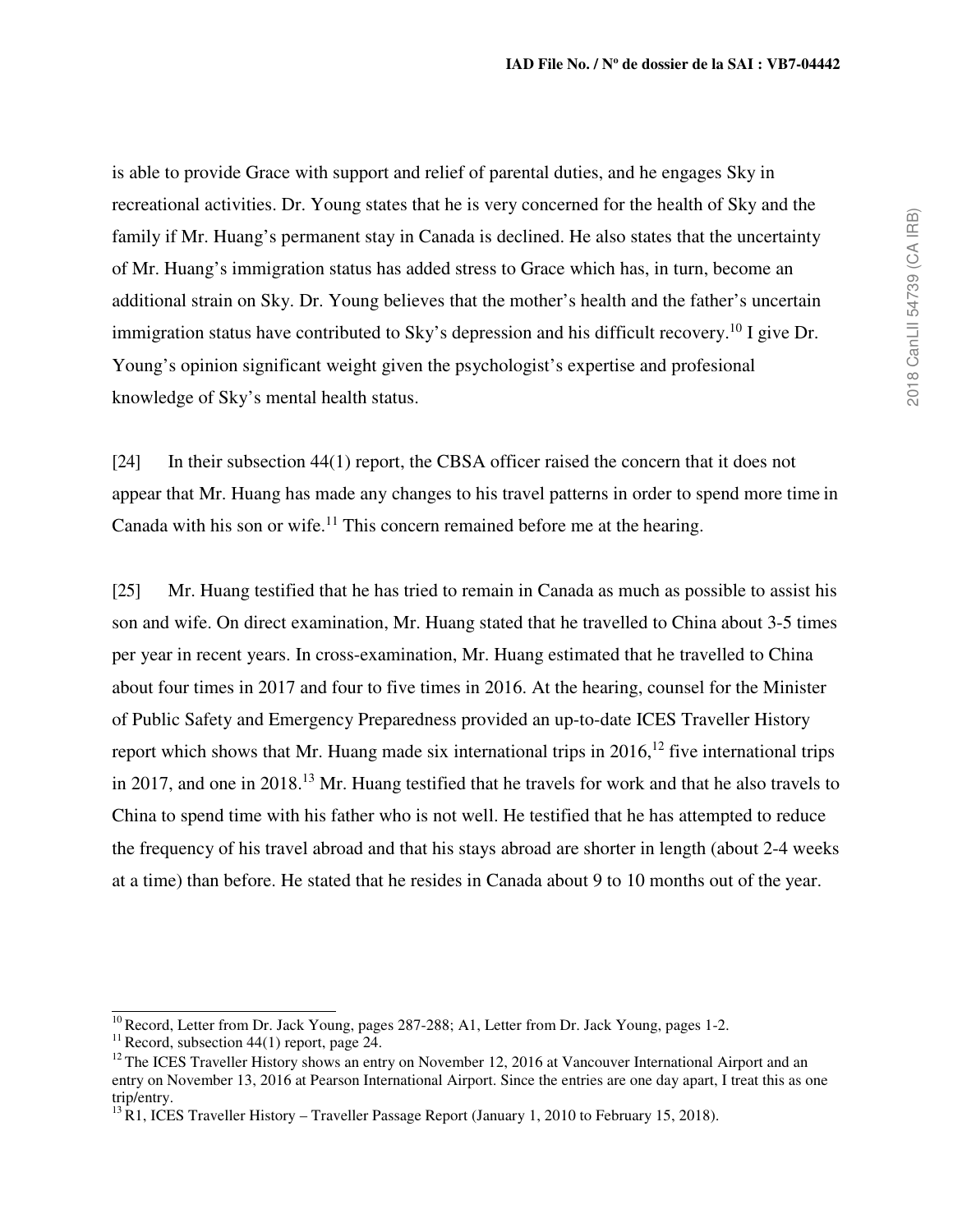[26] According to the information provided post-hearing, three of the six trips in 2016 were business trips for a total of about 50 days. In 2017, Mr. Huang took three trips to China without his family members and he was absent about 70 days.

[27] I find that the post-hearing documents support Mr. Huang's testimony (as provided in cross examination) regarding his absences from his family. He was present in Canada for about 9-10 months in both 2016 and 2017. I note that this is a decrease of the number of trips in 2015 (11 trips) and 2014 (10 trips). I do also recognize that Mr. Huang and his family are reliant on his income from his import-export endeavours.

[28] Mr. Huang and his wife testified that they are extremely concerned to relocate the family to China if this appeal is dismissed. This is primarily due to Sky's serious mental health concerns, the medical treatment being received by both Sky and Grace in Canada, and the children's lack of status in China as they are Canadian citizens.

[29] The appellant's family in Canada and the impact to the family that the appellant's removal would cause is a significant factor in this appeal and is in the appellant's favour.

# **Best Interest of the Child**

[30] Mr. Huang has an 11 year old daughter who was born and raised in Canada. Her name is Angela and she is currently in grade 6 at a public elementary school in Richmond.

[31] She has taken dance lessons at the Lorita Leung Dance Academy since 2010. In her letter of support, the principal of the school writes that Mr. Huang is one of the academy's most supportive parents. He regularly drives Angela to and from dance classes and rehearsals, and attends her many dance performances and events throughout the year. He was also one of the parents who accompanied the dance group to their one-week performance at the Disney World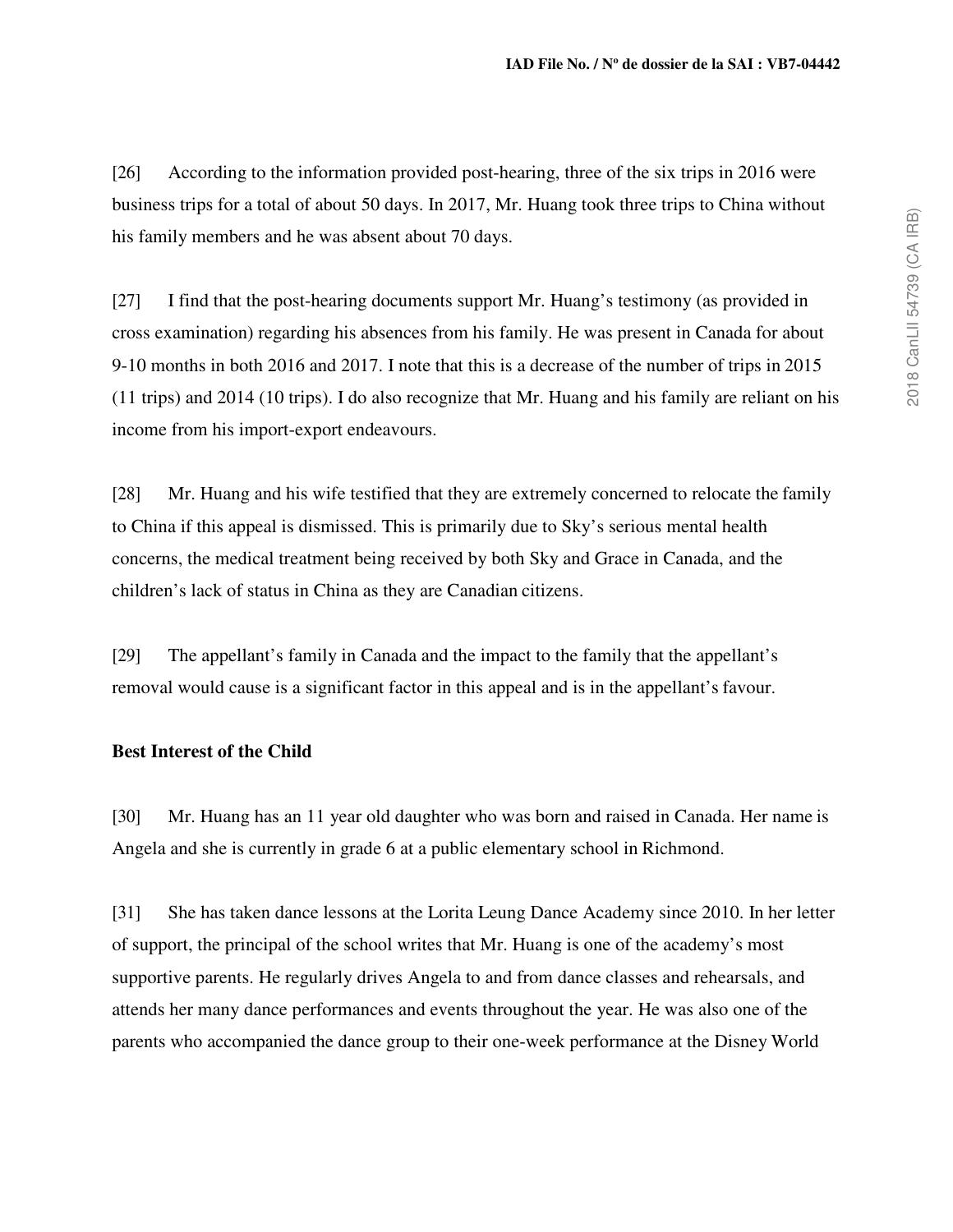Resort in Florida in July 2016. She concludes by stating that Mr. Huang's involvement not only assists the academy but that it also helps build Angela's confidence and self-esteem.<sup>14</sup>

[32] Mr. Huang is an active and involved father for his young daughter. He takes his parental responsibilities seriously, especially given his wife's limitations due to her medical condition. It is in Angela's best interests to have her father be a continued presence in her life.

### **Establishment**

[33] Mr. Huang owns a house in Richmond, BC, where he lives with his wife and two children. Mr. Huang is the sole income earner for the family. He is in the seafood import and export business and he exports seafood from Canada to China. He is in the process of negotiating a deal between seafood companies in British Colombia and China. Once the merger is complete, Mr. Huang will likely have a managerial role in the Vancouver office.

[34] In September 2013, Mr. Huang started a business called Sea Square International, which exports seafood to China. He is the general manager of the company. The company has two other employees: his wife Grace who deals with administrative and financial matters, and Phillip who deals with customer service and transportation. Phillip also acts as an interpreter for Mr. Huang. While this company has not generated a significant amount of income for the family, I find that Mr. Huang has been making serious efforts to relocate his profession and income from China to Canada.

[35] Mr. Huang now spends the majority of his time in Canada and he has established a strong network of friends. Mr. Huang's establishment in Canada and his business efforts in Canada are positive factors in his favour for this appeal.

<sup>&</sup>lt;sup>14</sup> Record, Letter from Jessica Jone, Lorita Leung Dance Academy, page 289.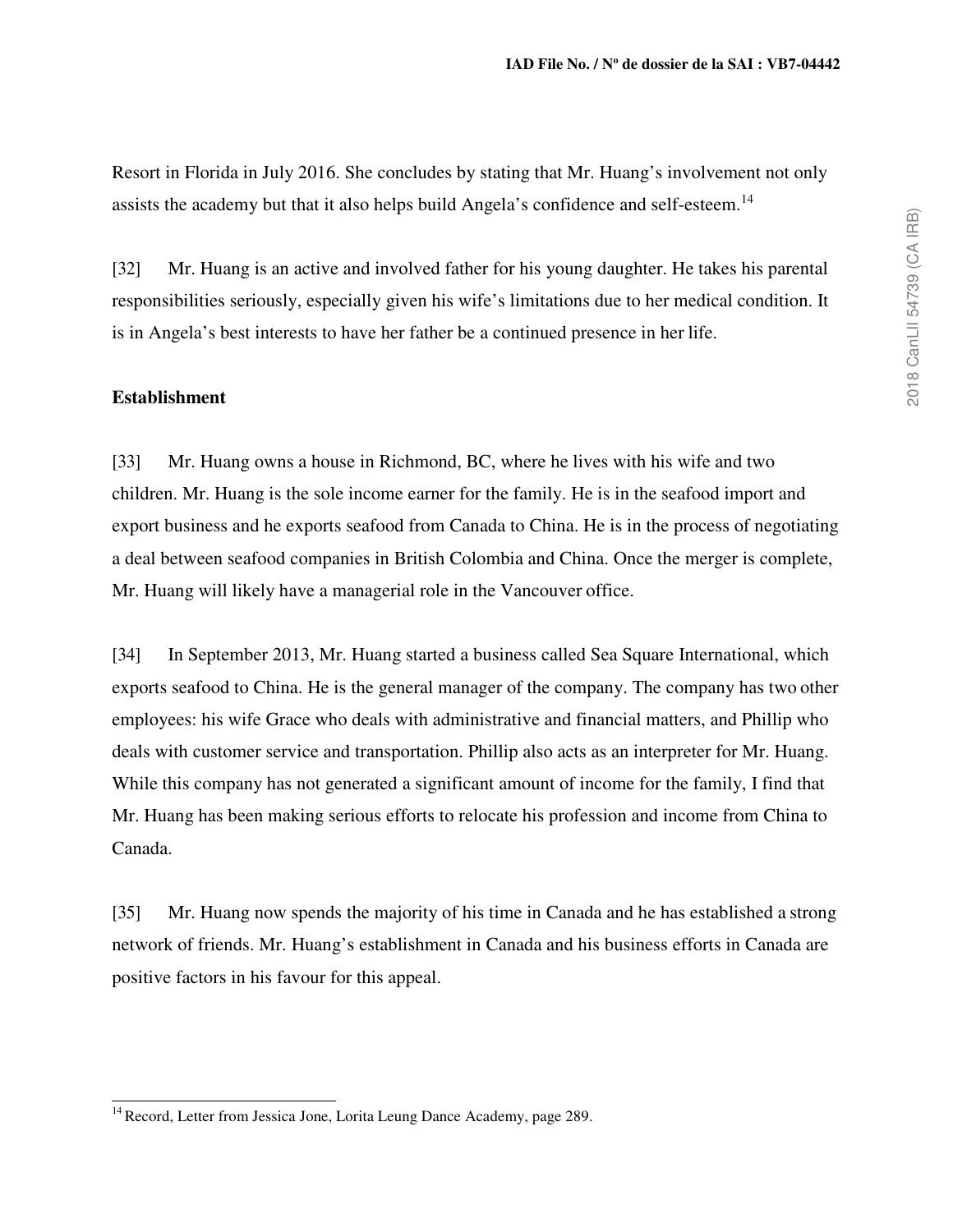#### **Family and Community Support**

[36] Aside from his wife and children, Mr. Huang does not have family members in Canada. Mr. Huang and his wife do have friends in Canada, whom they rely on to assist in the household. Mr. Huang testified that when he is away their friends assist by taking Grace and Sky for their medical appointments, and by taking Angela to school and her dance activities. Even while Mr. Huang is present Canada, friends take Angela to school every day.

[37] While it would have been of assistance to have received letters of support from their friends, I do accept the testimony of the appellant and his wife regarding the involvement of their friends in their daily lives. The community support for this family is a positive factor in this appeal.

#### **Hardship to the Appellant**

[38] There is little evidence to suggest the appellant would face hardship in China. He would be returning to country conditions that are not foreign or unusual to him as he has spent most of his life in China. This is a neutral factor.

### **CONCLUSION**

[39] Based on all the evidence before me, I find that the impact on the appellant's wife and children that the appellant's removal would cause is of particular significance in this appeal, and that, overall, the positive factors outweigh the negative factors. I find there are sufficient humanitarian and compassionate considerations to warrant special relief in light of the circumstances of the case. The appeal is allowed.